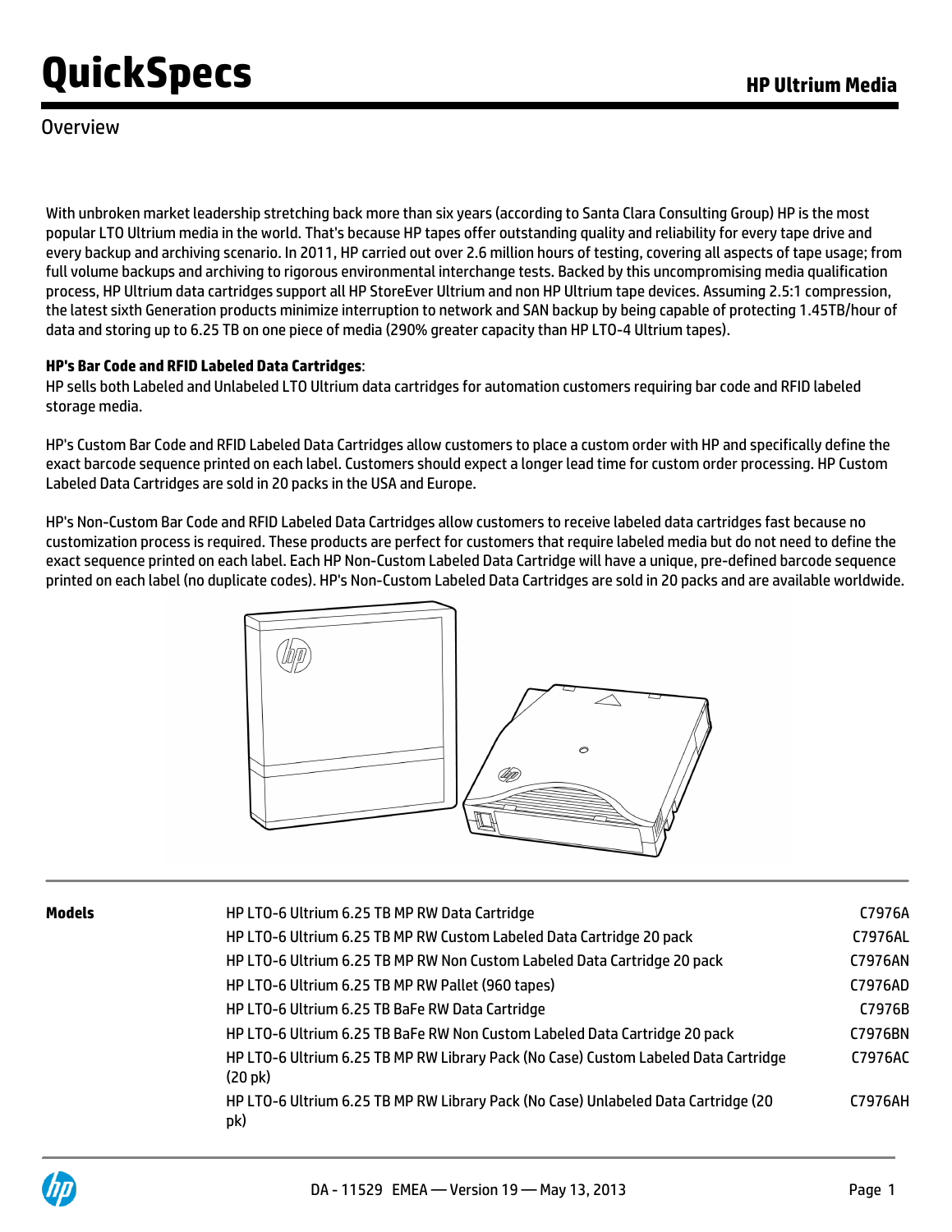**Overview** 

| HP LTO-6 Ultrium 6.25 TB MP WORM Data Cartridge                                             | C7976W         |
|---------------------------------------------------------------------------------------------|----------------|
| HP LTO-6 Ultrium 6.25 TB MP WORM Custom Labeled Data Cartridge (20 pk)                      | C7976WL        |
| HP LTO-6 Ultrium 6.25 TB MP RW RFID Custom Labeled Data Cartridge (20 pk)                   | C7976AF        |
| HP LTO-6 Ultrium 6.25 TB BaFe RW Custom Labeled Data Cartridge (20 pk)                      | C7976BL        |
| HP LTO-6 Ultrium 6.25 TB BaFe RW Library Pack (No Case) Unlabeled Data Cartridge (20<br>pk) | C7976BH        |
| HP LTO-6 Ultrium 6.25 TB BaFe WORM Data Cartridge                                           | C7976BW        |
| HP LTO-6 Ultrium RW Bar Code Label Pack                                                     | Q2013A         |
| HP LTO-5 Ultrium 3TB RW Data Cartridge                                                      | C7975A         |
| HP LTO-5 RW Custom Labeled Data Cartridge 20 Pack                                           | C7975AL        |
| HP LTO-5 Ultrium 3TB WORM Data Cartridge                                                    | C7975W         |
| HP LTO-5 Ultrium Non-custom Labeled Data Cartridge 20 Pack                                  | C7975AN        |
| HP LTO-5 WORM Custom Labeled Cartridge 20 Pack                                              | C7975WL        |
| HP LTO-5 RW Custom Labeled No Case Data Cartridge 20 Pack                                   | C7975AC        |
| HP LTO-5 Ultrium 3TB RFID RW Custom Labeled Data Cartridge 20 Pack                          | C7975AF        |
| HP LTO-5 Ultrium 3TB RFID RW Non-custom Labeled Data Cartridge 20 Pack                      | C7975AJ        |
| HP LTO-5 Ultrium 3TB RFID RW Custom Labeled No Case Data Cartridge 20 Pack                  | C7975AK        |
| HP LTO-4 Ultrium 1.6 TB RW Data Cartridge                                                   | C7974A         |
| HP LTO-4 Ultrium 1.6TB RW Custom Labeled Data Cartridge 20 pack                             | C7974AL        |
| HP LTO-4 Ultrium 1.6 TB WORM Data Cartridge                                                 | C7974W         |
| HP LTO-4 Ultrium 1.6TB Non Custom Labeled Data Cartridge 20 pack                            | C7974AN        |
| HP LTO-4 Ultrium 1.6 TB WORM Custom Labeled Data Cartridge 20 pack                          | C7974WL        |
| HP LTO-4 Ultrium 1.6TB RFID RW Custom Labeled Data Cartridge 20 Pack                        | C7974AF        |
| HP LTO-4 Ultrium 1.6TB RFID Non-custom Labeled Data Cartridge 20 Pack                       | C7974AJ        |
| HP LTO-4 Ultrium 1.6TB RFID Custom Label No Case Data Cartridge 20 Pack                     | C7974AK        |
| HP LTO-3 Ultrium 800 GB RW Data Cartridge                                                   | C7973A         |
| HP LTO-3 Ultrium 800 GB RW Custom Labeled Data Cartridge 20 pack                            | C7973AL        |
| HP LTO-3 Ultrium 800 GB Non Custom Labeled Data Cartridge 20 pack                           | C7973AN        |
| HP LTO-3 Ultrium 800 GB WORM Data Cartridge                                                 | C7973W         |
| HP LTO-3 Ultrium 800 GB WORM Custom Labeled Data Cartridge 20 pack                          | C7973WL        |
| HP LTO-3 Ultrium 800GB RFID RW Custom Labeled Data Cartridge 20 Pack                        | C7973AF        |
| HP LTO-3 Ultrium 800GB RFID Non-custom Labeled Data Cartridge 20 Pack                       | C7973AJ        |
| HP LTO-3 Ultrium 800GB RFID Custom Label No Case Data Cartridge 20 Pack                     | C7973AK        |
| HP LTO-2 Ultrium 400 GB Data Cartridge                                                      | C7972A         |
| HP LTO-2 Ultrium 400 GB Custom Labeled Data Cartridge 20 pack                               | C7972AL        |
| HP LTO-2 Ultrium 400 GB Non Custom Labeled Data Cartridge 20 pack                           | <b>C7972AN</b> |
| HP LTO-1 Ultrium 200 GB Data Cartridge                                                      | C7971A         |
| HP LTO-1 Ultrium 200 GB Custom Labeled Data Cartridge 20 pack                               | C7971AL        |
| HP LTO-1 Ultrium 200 GB Non Custom Labeled Data Cartridge 20 pack                           | C7971AN        |
| HP LTO Ultrium Universal Cleaning Cartridge                                                 | C7978A         |

HP LTO-1 Ultrium Bar Code label pack Q2001A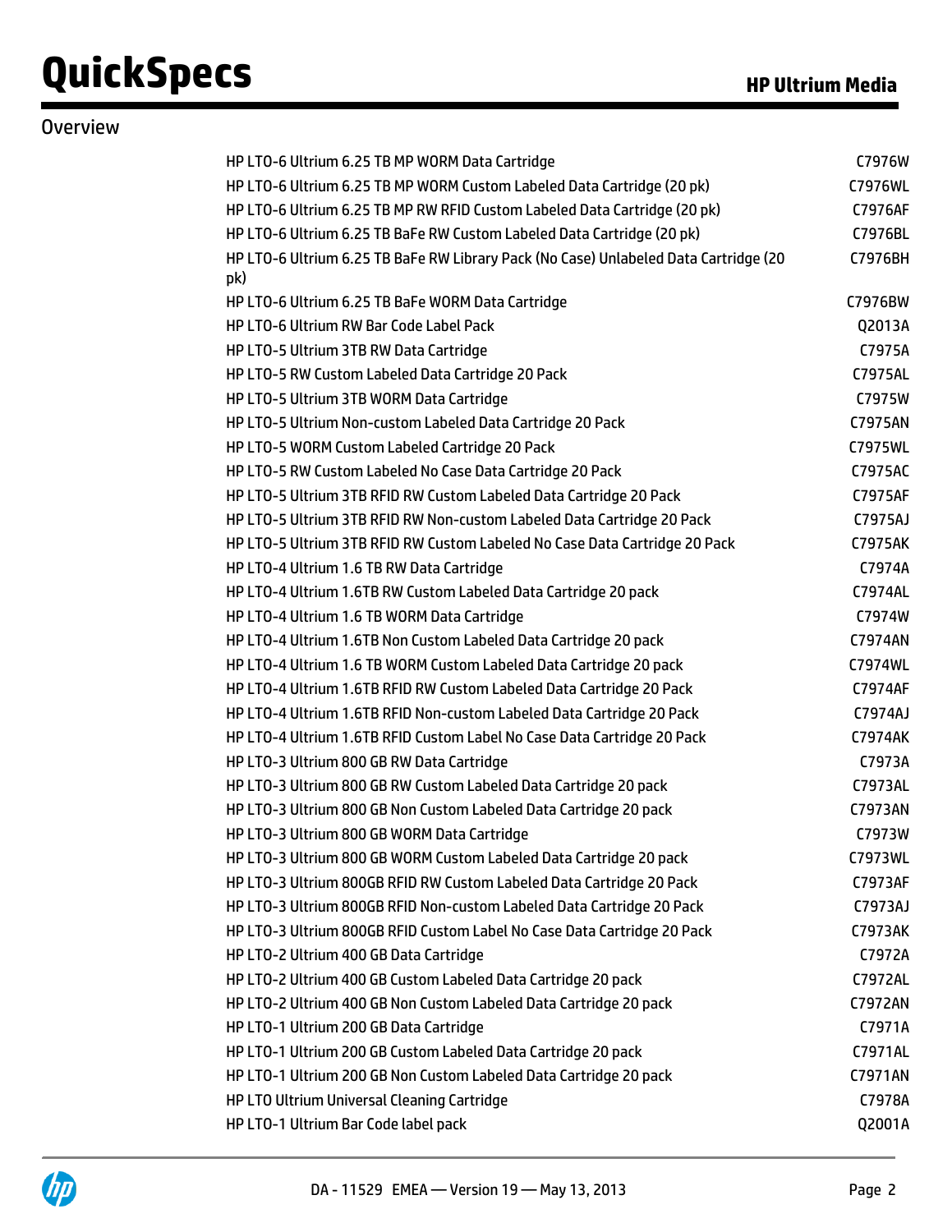| <b>Overview</b>                    |                                                                                                                                                                                                                                                                                                                                                                                                                                                                                                                                                                                                                                                                                                                                                                                                                                                                                                                                                                                                                                                                                                                                                                                                                                                                                                                                                                                                                                                                                                                                                                                                                                                                                                                                                                                                                                                                                                                                                                                                                                                                                                                                                                                                                                                                                                                                                                                                                                                                                                                                                                                                                                                                                                                                                                                                                    |        |  |  |  |  |
|------------------------------------|--------------------------------------------------------------------------------------------------------------------------------------------------------------------------------------------------------------------------------------------------------------------------------------------------------------------------------------------------------------------------------------------------------------------------------------------------------------------------------------------------------------------------------------------------------------------------------------------------------------------------------------------------------------------------------------------------------------------------------------------------------------------------------------------------------------------------------------------------------------------------------------------------------------------------------------------------------------------------------------------------------------------------------------------------------------------------------------------------------------------------------------------------------------------------------------------------------------------------------------------------------------------------------------------------------------------------------------------------------------------------------------------------------------------------------------------------------------------------------------------------------------------------------------------------------------------------------------------------------------------------------------------------------------------------------------------------------------------------------------------------------------------------------------------------------------------------------------------------------------------------------------------------------------------------------------------------------------------------------------------------------------------------------------------------------------------------------------------------------------------------------------------------------------------------------------------------------------------------------------------------------------------------------------------------------------------------------------------------------------------------------------------------------------------------------------------------------------------------------------------------------------------------------------------------------------------------------------------------------------------------------------------------------------------------------------------------------------------------------------------------------------------------------------------------------------------|--------|--|--|--|--|
|                                    | HP LTO-2 Ultrium Bar Code label pack                                                                                                                                                                                                                                                                                                                                                                                                                                                                                                                                                                                                                                                                                                                                                                                                                                                                                                                                                                                                                                                                                                                                                                                                                                                                                                                                                                                                                                                                                                                                                                                                                                                                                                                                                                                                                                                                                                                                                                                                                                                                                                                                                                                                                                                                                                                                                                                                                                                                                                                                                                                                                                                                                                                                                                               | Q2002A |  |  |  |  |
|                                    | HP LTO-3 Ultrium RW Bar Code label pack                                                                                                                                                                                                                                                                                                                                                                                                                                                                                                                                                                                                                                                                                                                                                                                                                                                                                                                                                                                                                                                                                                                                                                                                                                                                                                                                                                                                                                                                                                                                                                                                                                                                                                                                                                                                                                                                                                                                                                                                                                                                                                                                                                                                                                                                                                                                                                                                                                                                                                                                                                                                                                                                                                                                                                            |        |  |  |  |  |
|                                    | HP LTO-3 Ultrium WORM Bar Code label pack                                                                                                                                                                                                                                                                                                                                                                                                                                                                                                                                                                                                                                                                                                                                                                                                                                                                                                                                                                                                                                                                                                                                                                                                                                                                                                                                                                                                                                                                                                                                                                                                                                                                                                                                                                                                                                                                                                                                                                                                                                                                                                                                                                                                                                                                                                                                                                                                                                                                                                                                                                                                                                                                                                                                                                          |        |  |  |  |  |
|                                    | HP LTO-4 Ultrium RW Bar Code label pack                                                                                                                                                                                                                                                                                                                                                                                                                                                                                                                                                                                                                                                                                                                                                                                                                                                                                                                                                                                                                                                                                                                                                                                                                                                                                                                                                                                                                                                                                                                                                                                                                                                                                                                                                                                                                                                                                                                                                                                                                                                                                                                                                                                                                                                                                                                                                                                                                                                                                                                                                                                                                                                                                                                                                                            |        |  |  |  |  |
|                                    | HP LTO-4 Ultrium WORM Bar Code label pack                                                                                                                                                                                                                                                                                                                                                                                                                                                                                                                                                                                                                                                                                                                                                                                                                                                                                                                                                                                                                                                                                                                                                                                                                                                                                                                                                                                                                                                                                                                                                                                                                                                                                                                                                                                                                                                                                                                                                                                                                                                                                                                                                                                                                                                                                                                                                                                                                                                                                                                                                                                                                                                                                                                                                                          |        |  |  |  |  |
|                                    | <b>HP LTO-5 Ultrium RW Bar Code Label Pack</b>                                                                                                                                                                                                                                                                                                                                                                                                                                                                                                                                                                                                                                                                                                                                                                                                                                                                                                                                                                                                                                                                                                                                                                                                                                                                                                                                                                                                                                                                                                                                                                                                                                                                                                                                                                                                                                                                                                                                                                                                                                                                                                                                                                                                                                                                                                                                                                                                                                                                                                                                                                                                                                                                                                                                                                     |        |  |  |  |  |
|                                    | <b>HP LTO-5 Ultrium WORM Bar Code Label Pack</b>                                                                                                                                                                                                                                                                                                                                                                                                                                                                                                                                                                                                                                                                                                                                                                                                                                                                                                                                                                                                                                                                                                                                                                                                                                                                                                                                                                                                                                                                                                                                                                                                                                                                                                                                                                                                                                                                                                                                                                                                                                                                                                                                                                                                                                                                                                                                                                                                                                                                                                                                                                                                                                                                                                                                                                   | Q2012A |  |  |  |  |
|                                    | <b>HP LTO-5 Ultrium WORM Bar Code Label Pack</b>                                                                                                                                                                                                                                                                                                                                                                                                                                                                                                                                                                                                                                                                                                                                                                                                                                                                                                                                                                                                                                                                                                                                                                                                                                                                                                                                                                                                                                                                                                                                                                                                                                                                                                                                                                                                                                                                                                                                                                                                                                                                                                                                                                                                                                                                                                                                                                                                                                                                                                                                                                                                                                                                                                                                                                   | Q2012A |  |  |  |  |
|                                    | MP = Metal particle BaFe = Barium Ferrite                                                                                                                                                                                                                                                                                                                                                                                                                                                                                                                                                                                                                                                                                                                                                                                                                                                                                                                                                                                                                                                                                                                                                                                                                                                                                                                                                                                                                                                                                                                                                                                                                                                                                                                                                                                                                                                                                                                                                                                                                                                                                                                                                                                                                                                                                                                                                                                                                                                                                                                                                                                                                                                                                                                                                                          |        |  |  |  |  |
| <b>Key Features &amp; Benefits</b> | • Up to 6.25 TB compressed capacity on HP StoreEver and non-HP LTO-6 devices.<br>• Supports transfer speeds of 160 MB/s (native), 400 MB/s (2.5:1) with Generation 6<br>• Two different media options: Metal Particle (MP) and Barium Ferrite (BaFe) in both Metal Particle<br>and WORM formats<br>• Unique colored cartridges to assist with identification in mixed media environments.<br>• Superior 'smart grabber' mechanism and mechanical interlock to prevent the leader pin from being<br>pulled inside the tape housing (a key weakness of DLT media). Sensors detect proper connection<br>and prevent leader loss that would ruin the tape.<br>• Simplified tape path to reduce wear and tear.<br>• Very low media cost per GB.<br>• LTO cartridge memory in media to improve access time and provide enhanced media monitoring.<br>• Durable cartridge designed to minimize wear and debris (important in automation).<br>• Tested to extremes in HP's media laboratory, to a level of specification unique to Hewlett-Packard.<br>Many of the test procedures required for HP Brand qualification (e.g. load/unload, shoeshine, drop<br>testing and environmental stress testing) are not required for the Ultrium logo.<br>• HP LTO-6 offers data encryption for enhanced data security - granted FIPS140-2 Level 1<br>certification<br>• HP offers both labeled (Custom Labeled and Non-Custom Labeled) and non-labeled Tri Optic and<br>RFID data cartridges.<br>• Custom labeled offerings allow automation customers the ability to customize their label to their<br>specific needs. This includes the ability to define the barcode label type and to specify an exact label<br>sequence. Custom labels are pre-attached to the media before shipment. Available in Europe and<br>the USA. Europe requires a Minimum Order Quantity of 5 units or 100 total data cartridges (5 units X<br>20 cartridges).<br>• HP Non-Custom Labeled media allows automation customers the ability to receive labeled media<br>without having to wait for a custom labeled solution. Barcode sequences are pre-determined by HP<br>and are guaranteed to be unique. LTO-1 and LTO-2 products utilize the double barcode format<br>whereas products from LTO-3 onwards utilize the single barcode format. HP Non-Custom Labeled<br>media is available worldwide.<br>• HP LTO Ultrium RFID Storage Media provides a faster, more flexible and secure alternative to<br>traditional barcode identification solutions. Rewritable RFID labels enable cartridges to be<br>accurately tracked in real time, anywhere in the world. HP RFID labels are tested to extremes,<br>support worldwide radio frequencies and comply with global data security standards.<br>• All labeled solutions are shipped in 20 packs. |        |  |  |  |  |

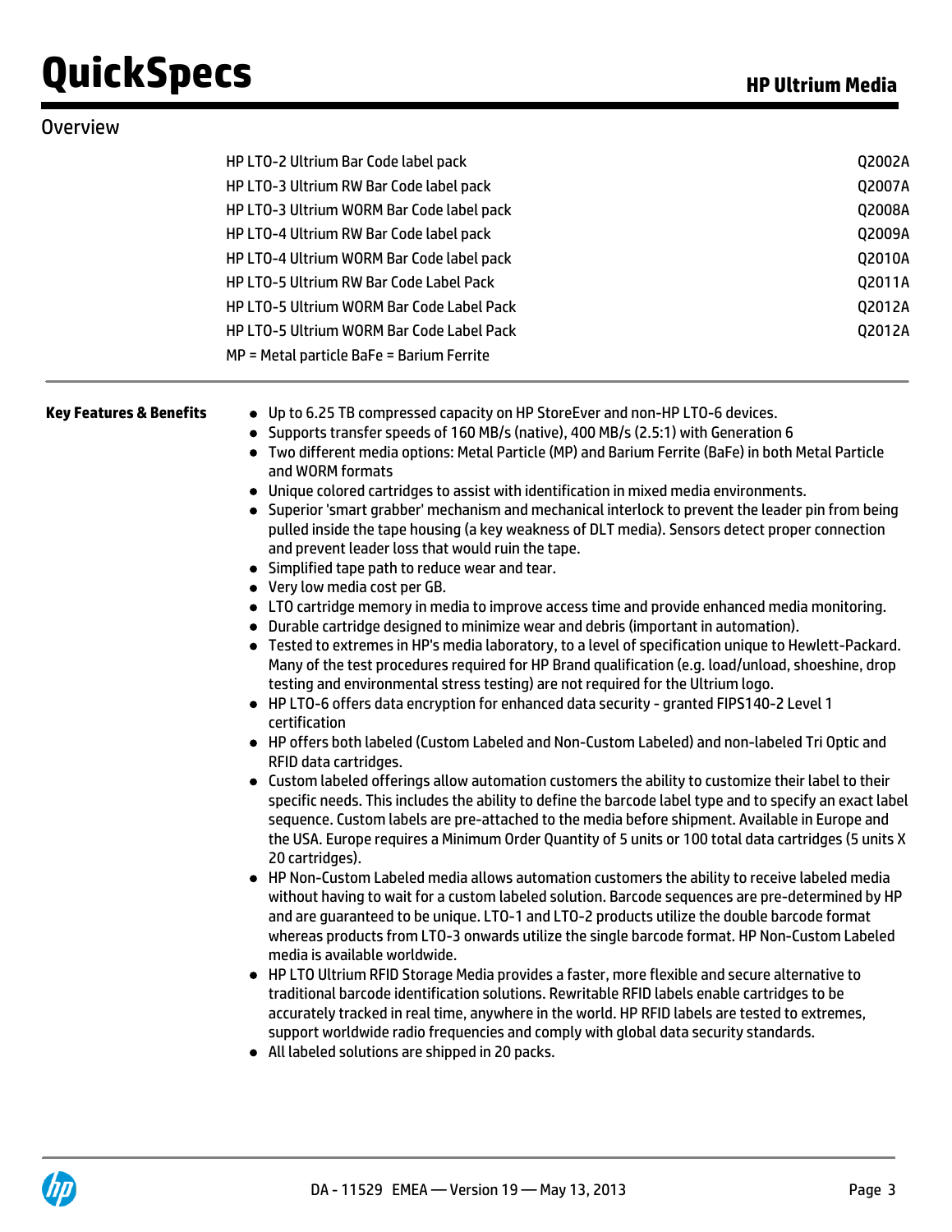## Product Highlights

| <b>Proven Reliability</b>                         | HP ensures the highest level of quality with media specifications that far exceed industry standards.                                                                                                                                                                                                                                                                                                                                                                                                                                                                                                                                                                                                                                                                                                                                                                                                                                                                                   |
|---------------------------------------------------|-----------------------------------------------------------------------------------------------------------------------------------------------------------------------------------------------------------------------------------------------------------------------------------------------------------------------------------------------------------------------------------------------------------------------------------------------------------------------------------------------------------------------------------------------------------------------------------------------------------------------------------------------------------------------------------------------------------------------------------------------------------------------------------------------------------------------------------------------------------------------------------------------------------------------------------------------------------------------------------------|
|                                                   | • It is doubtful if any other media supplier carries out such exhaustive qualification of the drive and<br>media as they are used in the field. This is because no media supplier is exposed to support of<br>hardware in the field and has a vested interest in reducing media-induced hardware issues.<br>. In 2011, HP conducted the following media quality procedures:<br>○ 2.6 million hours of quality control testing for HP branded media. Using 15,000 drives and<br>8,500 tapes<br>○ 75,000 miles of new LTO-4 'green tape' were pulled through HP and non-HP devices<br>○ 75,000 miles of new LTO-5 'green tape' were pulled through HP and non-HP devices<br>○ 200,000 miles of LTO-5 tape (both green tape and media that was reused) were pulled<br>through HP tape platforms<br>• HP testing includes procedures like drop testing, creep append, load/unload, environmental stress<br>tests and archival simulation that are not required to gain the LTO Ultrium logo |
|                                                   | LTO Ultrium tape technology uses a "best of breed" technology approach, taking the best features from<br>other tape technologies and combining them into a single new technology without the need for design<br>compromises to accommodate legacy compatibility requirements. Designed for the demanding<br>environment of large-scale libraries, Ultrium media has a 30-year archival storage life.                                                                                                                                                                                                                                                                                                                                                                                                                                                                                                                                                                                    |
| <b>HP Branded Media</b><br><b>Specification</b>   | HP believes that its test program for HP Ultrium media is the most thorough and comprehensive in the<br>industry. In order to carry the HP Brand, designated cartridges must satisfy an exhaustive battery of<br>additional procedures that relate directly to how the product is used in real life situations when real data<br>and real businesses are at stake. Some of these procedures - e.g. "five corner" environmental interchange,<br>load/unload for automation, ageing simulation and drop testing are not found in the standard logo test.<br>Over 2.6 million test hours on media and drives per year ensures that HP Ultrium media will always offer<br>maximum reliability even in the most extreme conditions.                                                                                                                                                                                                                                                          |
| <b>HP LTO-6 Ultrium Tape</b><br><b>Technology</b> | The latest HP LTO-6 Ultrium tape drive technology uses a linear format of 2,176 tracks, writing sixteen<br>(16) tracks simultaneously. The data is written in a serpentine pattern; the tape reverses direction after<br>each set of sixteen tracks is written.<br>LTO Ultrium formats are open standards. This means that data written on any HP StoreEver LTO Ultrium<br>tape drive for ProLiant servers, autoloaders, MSL, EML or ESL G3 can be interchanged directly with Ultrium                                                                                                                                                                                                                                                                                                                                                                                                                                                                                                   |
|                                                   | tape drives from other vendors.                                                                                                                                                                                                                                                                                                                                                                                                                                                                                                                                                                                                                                                                                                                                                                                                                                                                                                                                                         |
| <b>Compression</b>                                | LTO-DC is an enhanced version of Advanced Lossless Data Compression (ALDC) hardware compression.<br>Compression is automatically turned "off" if the compressed data would cause an overall expansion in<br>data size.                                                                                                                                                                                                                                                                                                                                                                                                                                                                                                                                                                                                                                                                                                                                                                  |
| <b>Compatibility Testing</b>                      | HP LTO Ultrium data cartridges are fully supported and compatible with HP StoreEver LTO Ultrium tape<br>products. Because HP LTO Ultrium media is LTO Ultrium logo compliant, it may be used with any other<br>non-HP device that bears the LTO Ultrium logo.                                                                                                                                                                                                                                                                                                                                                                                                                                                                                                                                                                                                                                                                                                                           |
|                                                   |                                                                                                                                                                                                                                                                                                                                                                                                                                                                                                                                                                                                                                                                                                                                                                                                                                                                                                                                                                                         |

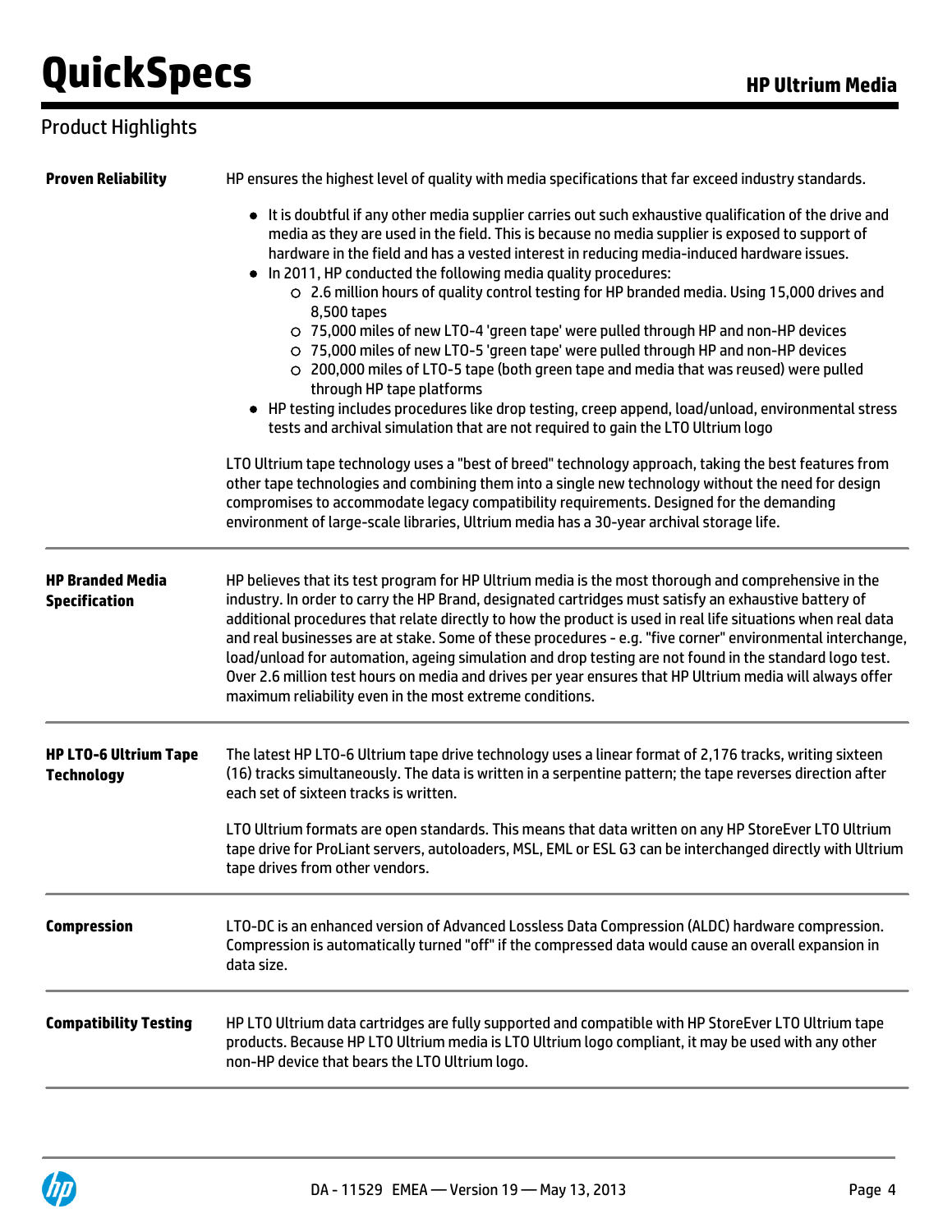## Product Highlights

| <b>Backward Read</b>        | LTO-2 Media<br>LTO-3 Media<br>LTO-4 Media<br>LTO-5 Media                                                                                                                                                                                                                                                                                                                                                                                                                                                                                                      | <b>LTO-1 Drive</b><br><b>Not</b><br>Compatible<br><b>Not</b><br>Compatible<br><b>Not</b><br>Compatible<br><b>Not</b><br>Compatible | <b>LTO-2 Drive</b><br>Read/Write<br>Not<br>Compatible<br><b>Not</b><br>Compatible<br>Not<br>Compatible | <b>LTO-3 Drive</b><br>Read/Write<br>Read/Write<br>Not<br>Compatible<br>Not<br>Compatible | <b>LTO-4 Drive</b><br>Read Only<br>Read/Write<br>Read/Write<br><b>Not</b><br>Compatible                                                                                        | <b>LTO-5 Drive</b><br>Not<br>Compatible<br><b>Read Only</b><br>Read/Write<br>Read/Write | <b>LTO-6 Drive</b><br>Not<br>Compatible<br>Not<br>Compatible<br><b>Read Only</b><br>Read/Write                |
|-----------------------------|---------------------------------------------------------------------------------------------------------------------------------------------------------------------------------------------------------------------------------------------------------------------------------------------------------------------------------------------------------------------------------------------------------------------------------------------------------------------------------------------------------------------------------------------------------------|------------------------------------------------------------------------------------------------------------------------------------|--------------------------------------------------------------------------------------------------------|------------------------------------------------------------------------------------------|--------------------------------------------------------------------------------------------------------------------------------------------------------------------------------|-----------------------------------------------------------------------------------------|---------------------------------------------------------------------------------------------------------------|
| Compatible                  |                                                                                                                                                                                                                                                                                                                                                                                                                                                                                                                                                               |                                                                                                                                    |                                                                                                        |                                                                                          |                                                                                                                                                                                |                                                                                         |                                                                                                               |
|                             |                                                                                                                                                                                                                                                                                                                                                                                                                                                                                                                                                               |                                                                                                                                    |                                                                                                        |                                                                                          |                                                                                                                                                                                |                                                                                         |                                                                                                               |
|                             |                                                                                                                                                                                                                                                                                                                                                                                                                                                                                                                                                               |                                                                                                                                    |                                                                                                        |                                                                                          |                                                                                                                                                                                |                                                                                         |                                                                                                               |
|                             |                                                                                                                                                                                                                                                                                                                                                                                                                                                                                                                                                               |                                                                                                                                    |                                                                                                        |                                                                                          |                                                                                                                                                                                |                                                                                         |                                                                                                               |
| <b>Why Buy LTO?</b>         | If you have not yet standardized on a large-tape format then LTO Ultrium tape technology is the preferred<br>choice offering:<br>Highest reliability through no compromise design and innovative features like Data Rate Matching.<br>High capacity to meet the challenges of data deluge<br>High performance - even on slower hosts<br>An industry standard - Linear Tape-Open format<br>Investment protection - with an eight-generation roadmap with plans to deliver a compressed<br>capacity of 32 TB and a compressed transfer rate of up to 1.18 GB/s. |                                                                                                                                    |                                                                                                        |                                                                                          |                                                                                                                                                                                |                                                                                         |                                                                                                               |
| <b>Warranty and Support</b> |                                                                                                                                                                                                                                                                                                                                                                                                                                                                                                                                                               |                                                                                                                                    | warranty and support for pre-labeled media, please go to:                                              |                                                                                          | Includes a limited lifetime warranty, fully supported by a worldwide network of resellers and service<br>http://www.hp.com/products1/storage/products/storagemedia/index.html. |                                                                                         | providers as well as toll-free 24 X 7 technical phone support during the warranty period. For full details on |

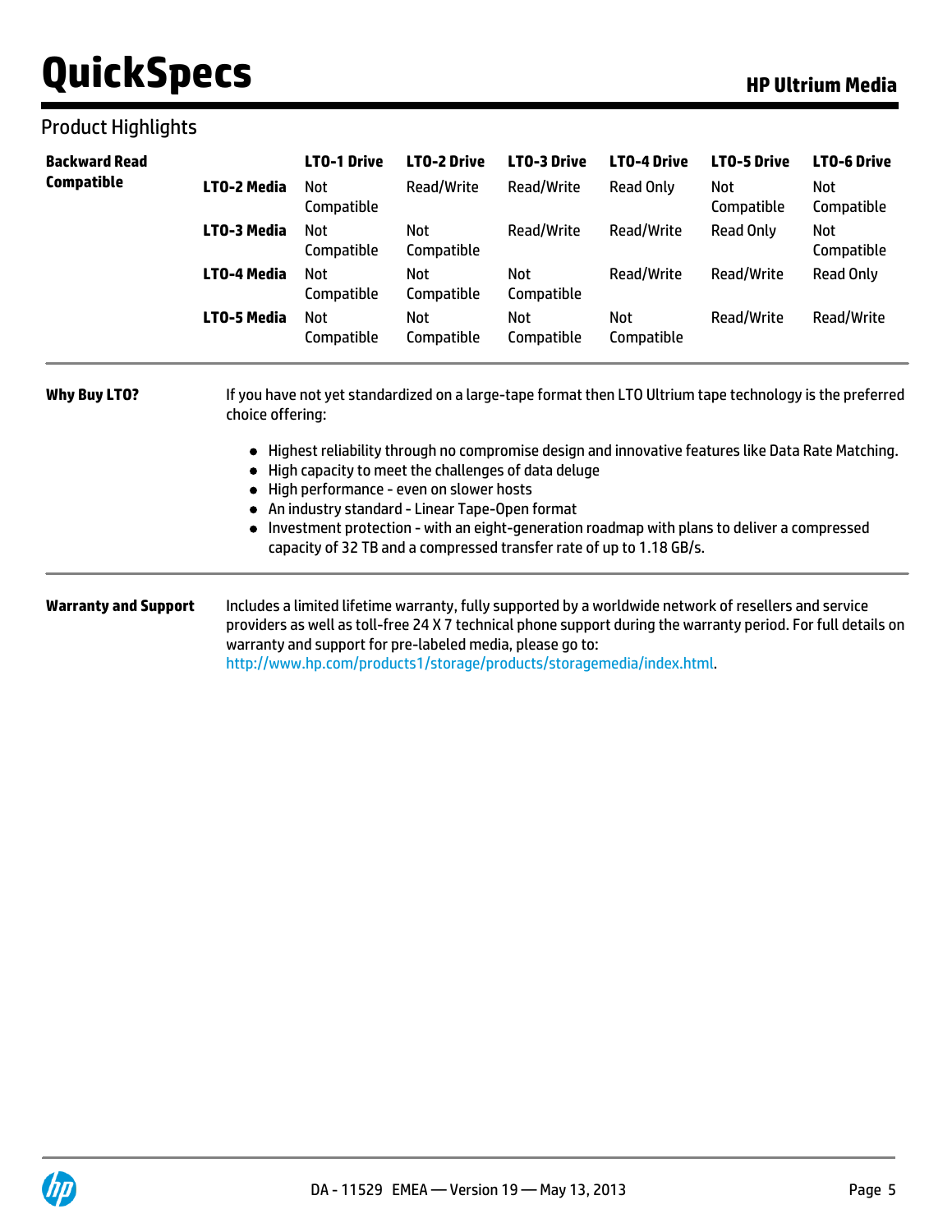Related Hardware Options

# **Related Hardware Options**

### **HP StoreEver LTO Ultrium Tape Drives**

The family of HP LTO Ultrium tape drives is HP's premier line of backup devices. Based on the LTO Ultrium format, an open standard with a well-defined six-generation roadmap, HP LTO Ultrium tape drives offer customers the best choice for investment protection. With ultimate reliability and ease of use in mind, even at 100% duty cycles, HP's rugged design builds on superior LTO technology and adds advanced features like hardware data encryption to create a new level of data protection. The tape drives employ dynamic data rate matching to adjust to the speed of the host, reducing wear and tear on both drive and media and increasing performance, even on slower hosts. HP's ultra-durable soft-load feature automatically positions the data cartridge together with the highly reliable HP leader-capture mechanism make your backup and restore operations more reliable. Support for HP One-Button Disaster Recovery provides the easiest way to restore data in the event of a disaster. The family of tape drives also features support for HP TapeAssure which provides a single application for drive management and HP Library and Tape Tools which provides diagnostics, and performance optimization. Included with the HP LTO Ultrium tape drives is the option to download Yosemite Server Backup Basic backup and recovery software providing a backup application to protect a single server. If data is critical to your business, protect it with an HP LTO Ultrium tape drive.

For more information on the HP Ultrium Tape Drives please see the QuickSpec:

[http://h18000.www1.hp.com/products/quickspecs/13572\\_div/13572\\_div.html](http://h18000.www1.hp.com/products/quickspecs/13572_div/13572_div.html)

### **HP MSL2024/MSL4048/MSL8048/MSL8096 Tape Libraries**

The HP MSL Tape Libraries meet demanding storage requirement of businesses needing unattended backup, disaster recovery, or archive capability. The MSL Libraries offer a broad choice of storage capacity and interfaces with LTO-5, LTO-4, or LTO-3 Ultrium tape drives. Web-based remote management makes the MSL Libraries easily managed from across the room or across the globe, eliminating the need for remote office IT staff. Quickly and simply manage the tape media both in and out of the library with the standard bar code reader, configurable mail slots, and multiple 12-slot removable magazines. If a tape were lost or stolen, protect important business data from unauthorized access with the library-based encryption option. Library investment and uncertain data growth are easily managed with MSL accessory kits. Quickly increase capacity and/or performance with tool-free drive upgrades, slot license capacity upgrades, or library expandability. Now with TapeAssure to monitor drive and media utilization, monitor operational performance, report life and health information as well as provide notifications of drive and tape parameters that fall below HP recommended standards

For more information on the HP MSL2024/MSL4048/MSL8048/MSL8096 Tape Libraries please see the QuickSpec:

[http://h18000.www1.hp.com/products/quickspecs/13258\\_div/13258\\_div.html](http://h18000.www1.hp.com/products/quickspecs/13258_div/13258_div.html%20)

### **HP Ultrium Tape Blades**

The HP Ultrium Tape Blades are ideal for HP BladeSystem c-Class customers who need an integrated data protection solution. These half-height tape blades provide direct attach data protection for the adjacent server and network backup protection for all data residing within the enclosure. HP Ultrium Tape Blades offer a complete data protection, disaster recovery and archiving solution for BladeSystem c-Class customers.

Each HP Ultrium Tape Blade solution ships standard with the option to download Yosemite Server Backup Basic backup and recovery software. In addition, each tape blade supports HP One-Button Disaster Recovery (OBDR), which allows quick recovery of the operating system, applications and data from the latest full backup set. HP Ultrium Tape Blades are the industry's first tape blades and are developed exclusively for HP BladeSystem c-Class enclosures.

For more information on the HP Ultrium Tape Blades Tape Libraries please see the QuickSpec:

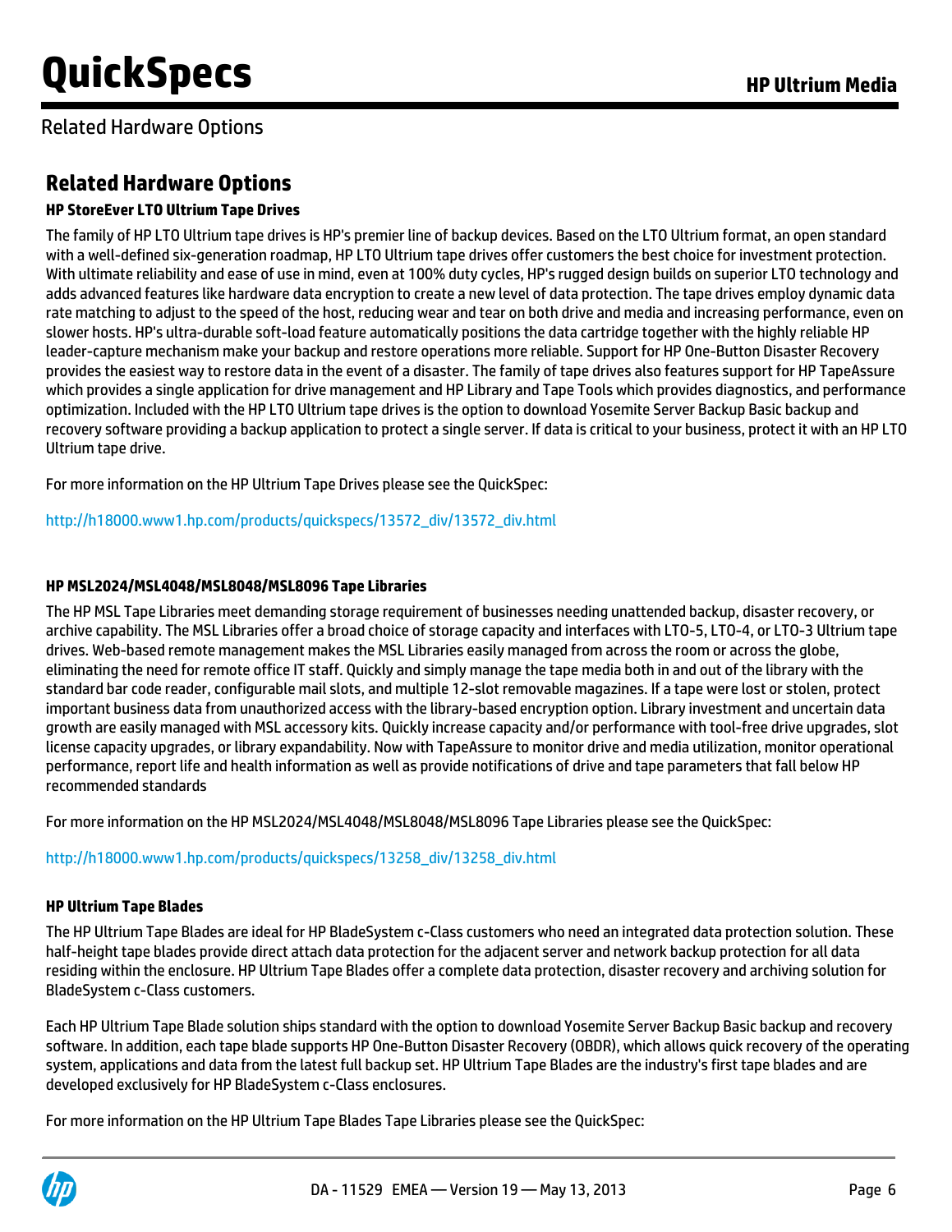### Related Hardware Options

[http://h18000.www1.hp.com/products/quickspecs/12729\\_div/12729\\_div.html](http://h18000.www1.hp.com/products/quickspecs/12729_div/12729_div.html)

#### **HP StoreEver ESL G3 Tape Libraries**

Meeting enterprise data growth challenges head-on, HP ESL G3 Tape Libraries deliver enormous scalability to keep pace with unpredictable data growth. Choose from a range of base configurations and scale up to over 7104 tape cartridges in increments of 100 slots for capacity on demand. Incorporating between 1 and 96 tape drives you can consolidate and store up to 21.3PB (compressed 2:1) of enterprise data.

Supporting data growth is only part of the story: the HP ESL G3 also delivers high availability through dual-robotics capability and redundant power supplies, while host path connectivity failover provides optimal library performance. Management and control of multiple tape libraries is delivered by an intelligent single pane of glass command GUI. Leading library management tools and HP TapeAssure enables predictive and proactive monitoring of tape drives, media and library health. Hardware data encryption solutions provide added data security.

For more information on the HP ESL G3 Tape Libraries please see the QuickSpec:

[http://h18000.www1.hp.com/products/quickspecs/14074\\_div/14074\\_div.html](http://h18000.www1.hp.com/products/quickspecs/14074_div/14074_div.html)

#### **HP 1/8 G2 Tape Autoloader**

The HP 1/8 G2 Tape Autoloader provides a cost-effective, easy-to-install, unattended backup that is ideal for an entry-level or remote office automated backup solution. The HP 1/8 G2 autoloader combines incredible storage density and tape library features into a compact 1U form factor. Capable of up to 24TB of compressed capacity in only a 1U form factor, the autoloader is well equipped to offer room for uncertain data growth. Web-based remote management offers the capability to quickly and easily access, configure, monitor, and troubleshoot the autoloader that will reduce dependencies on local IT staff while allowing multiple sites to be supported centrally. Protect confidential business information with native encryption, ensuring that if a tape is lost or stolen your data is protected from unauthorized access. Proactively monitor utilization, operational performance, as well as life and health information for both the drive and media with TapeAssure.

For more information on the HP 1/8 G2 Tape Autoloader please see the QuickSpec:

[http://h18000.www1.hp.com/products/quickspecs/12630\\_div/12630\\_div.html](http://h18000.www1.hp.com/products/quickspecs/12630_div/12630_div.html%20)